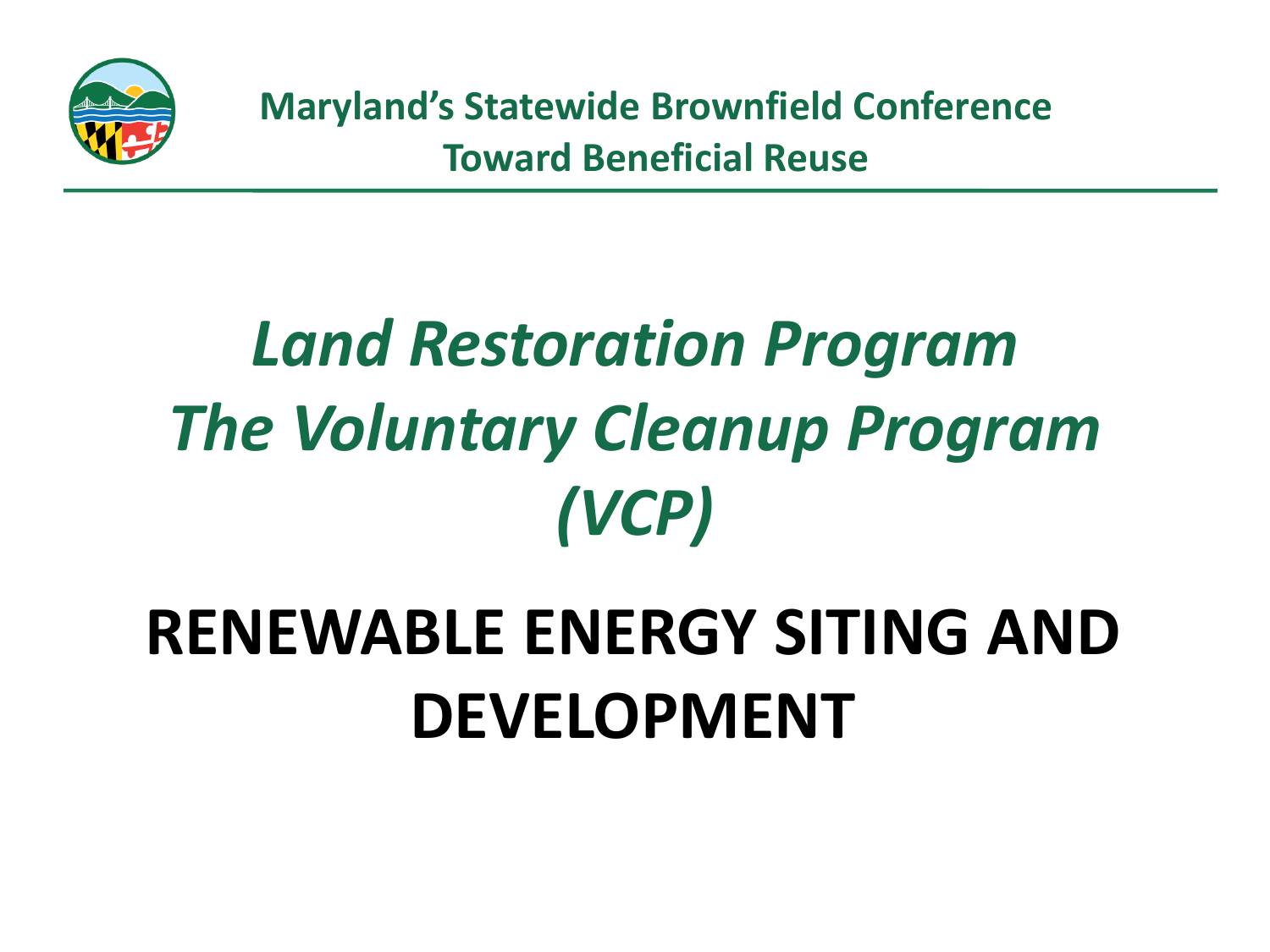

#### **RENEWABLE ENERGY SITING AND DEVELOPMENT**

Maryland's Renewable Portfolio Standard (RPS) requires 50% of overall electricity generation sales in Maryland to be met by renewable energy resources by 2030 including a solar carve-out at 14.5% by 2028.

Governor Hogan created a Renewable Energy Development and Siting (REDS) Task Force by Executive Order in August 2019 to examine Maryland renewable energy siting issues with a focus on minimizing siting of utility-scale solar on farmland and maximizing renewable energy projects on Brownfield sites.

During the REDS Task Force, the Maryland General Assembly passed an Administration bill in the 2020 legislative session (Senate Bill 281) to encourage renewable energy development on Brownfield sites. The bill provided a fee waiver for application to Voluntary Cleanup Program (VCP) for developers to locate clean or renewable energy projects on degraded lands, such as Brownfields. A VCP participant developing an eligible property that will be used to generate at least 2 MW per year of clean or renewable energy would save at least \$6,000 for the initial application fee, and possibly more if subsequent applications are submitted for the same development project.

On October 8, 2021, the proposed regulations were published in the Maryland Register. Public comments were accepted through November 8, 2021.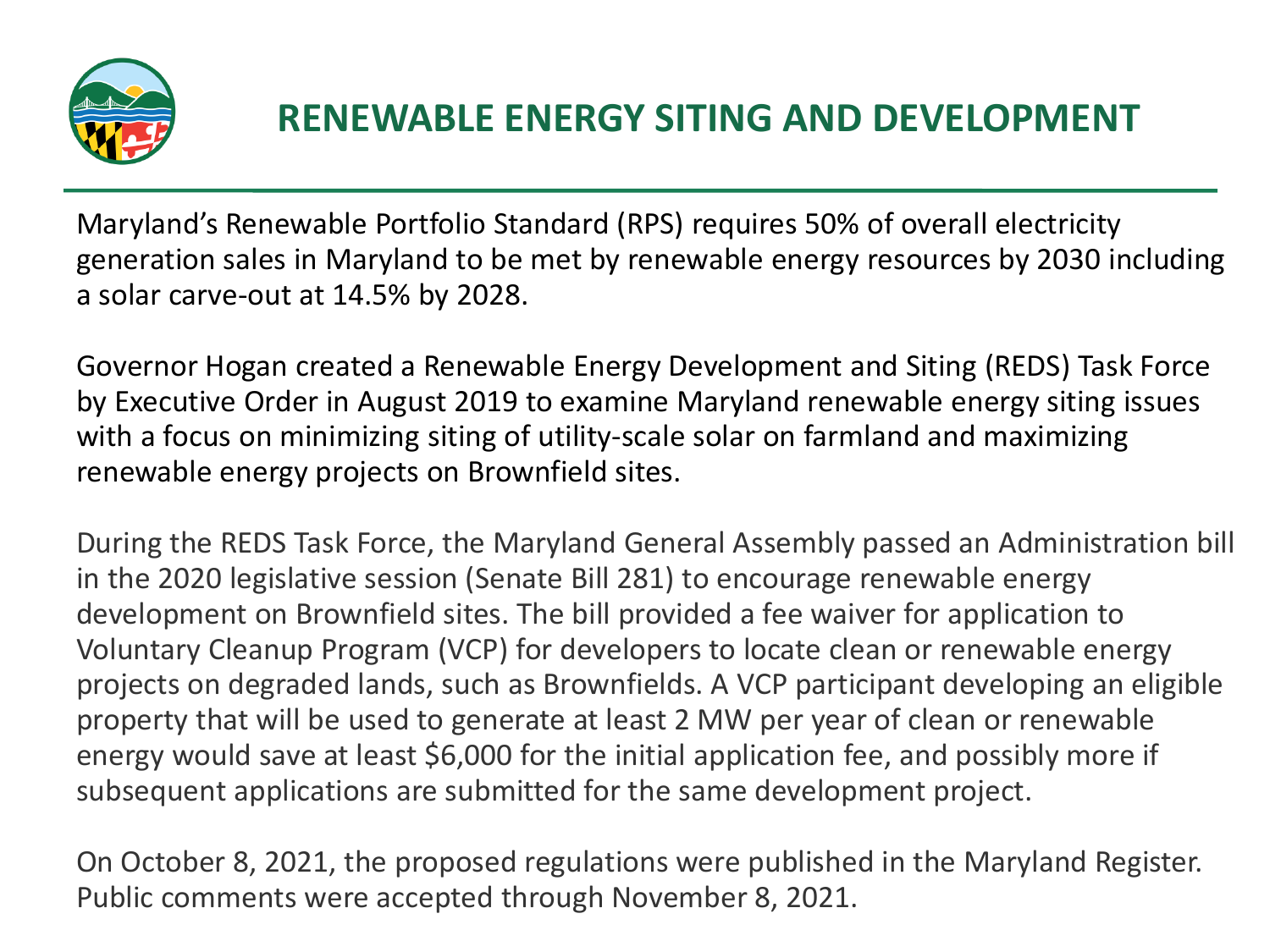

### **Benefits of Using Brownfields Sites for Renewable Energy Projects**

Reduced Cost of Development

Brownfield sites usually have:

- Existing infrastructure-electric, water and sewage, roads
- Access to the electric grid
- Large flat areas suitable for solar, wind, geothermal or biomass plantsusing such sites reduce site preparation costs
- Acquisition costs or leases may be lower than other sites

#### Available Incentives

- Waiver of VCP application fee (once regulations are approved-anticipated late 2021)
- Tax Incentives
- Brownfield redevelopment grant opertunities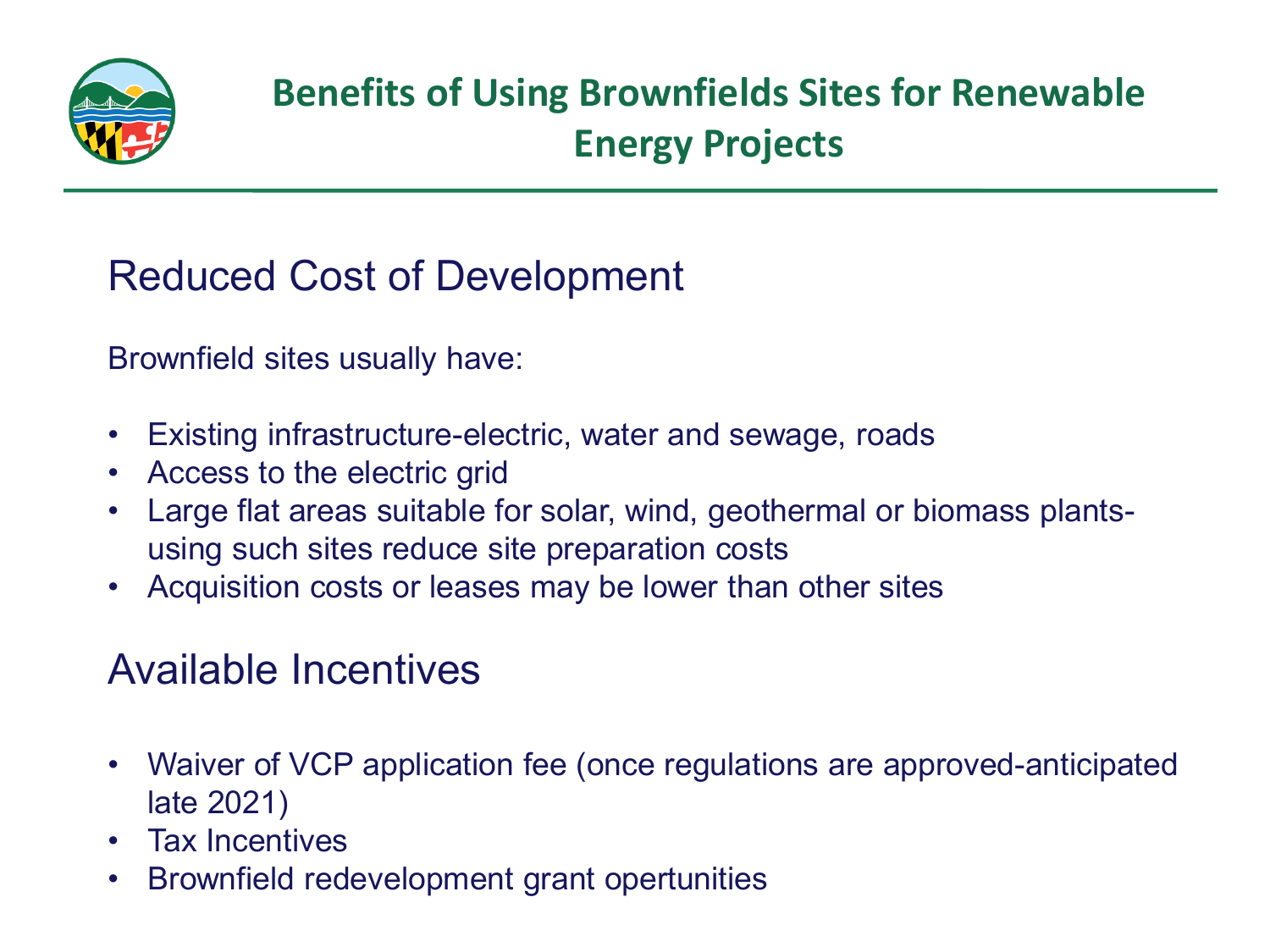

Clean Energy can include:

- Solar photovoltaic technology
- Solar heating
- Geothermal
- Wind
- Biorfuels
- Ethanol
- The Ocean, including energy from waves, tides, currents and themal differences